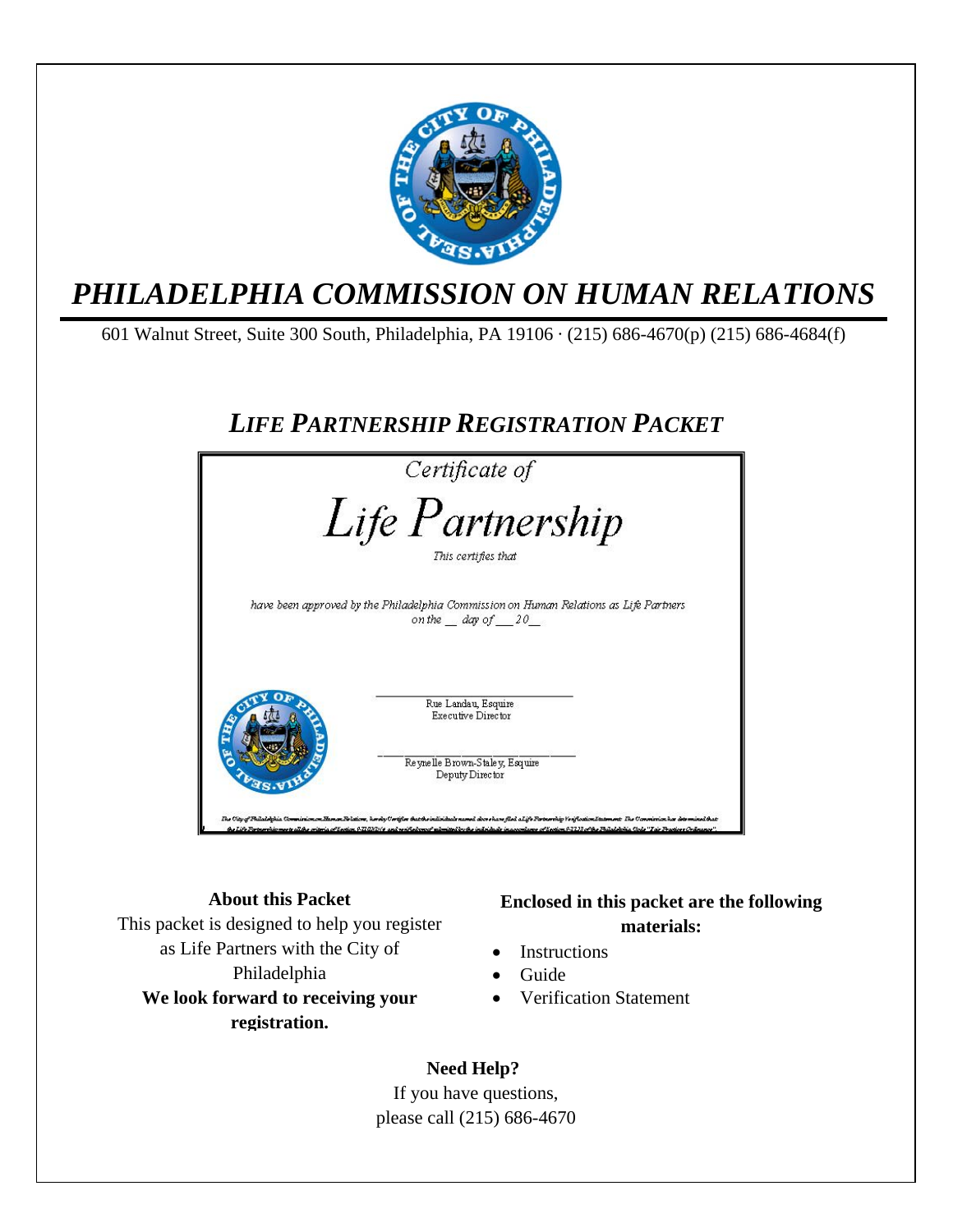

*Life Partnership Registry* 



## *INSTRUCTIONS*

Here is a simple step-by-step set of instructions to register your Life Partnership with the City of Philadelphia.

- **1. REVIEW THE CONTENTS OF THIS PACKET**  Familiarize yourself with the, guide and forms.
- **2. COMPLETE A LIFE PARTNERSHIP VERIFICATION STATEMENT**

Be sure to type or print legibly in blue or black ink.

#### **3. PREPARE AND ATTACH COPIES OF SUPPORTING DOCUMENTS**

Make photocopies of supporting documents you are submitting as evidence with your Life Partnership Verification Statement. You must provide proof to meet at least two (2) out of the six (6) criteria. Be sure to attach legible photocopies of these documents to the Verification Statement.

#### **4. MAKE YOURSELVES A PHOTOCOPY**

For your records, make a photocopy of your completed Verification Statement.

#### **5. SUBMIT YOUR VERIFICATION STATEMENT**

Mail or hand deliver your completed Verification Statement with attachments to our offices. You may also register in person.

#### **6. CEREMONIAL 'CERTIFICATE OF LIFE PARTNERSHIP' REQUEST – OPTIONAL**

You may request a ceremonial 'Certificate of Life Partnership' for a fee of \$10 by checking the box on the Life Partnership Verification Statement. Please make checks payable to the "City of Philadelphia."

**Your Verification Statement and supporting documents will be reviewed by staff. Approved applicants will receive a 'Life Partnership Acceptance Letter' by mail, which serves as official proof of registration. If requested, a ceremonial 'Certificate of Life Partnership' will accompany the letter.** 

**If you have questions about the Life Partnership Registry, please contact the Philadelphia Commission on Human Relations by telephone at (215) 686-4670 or by email at faqpchr@phila.gov.**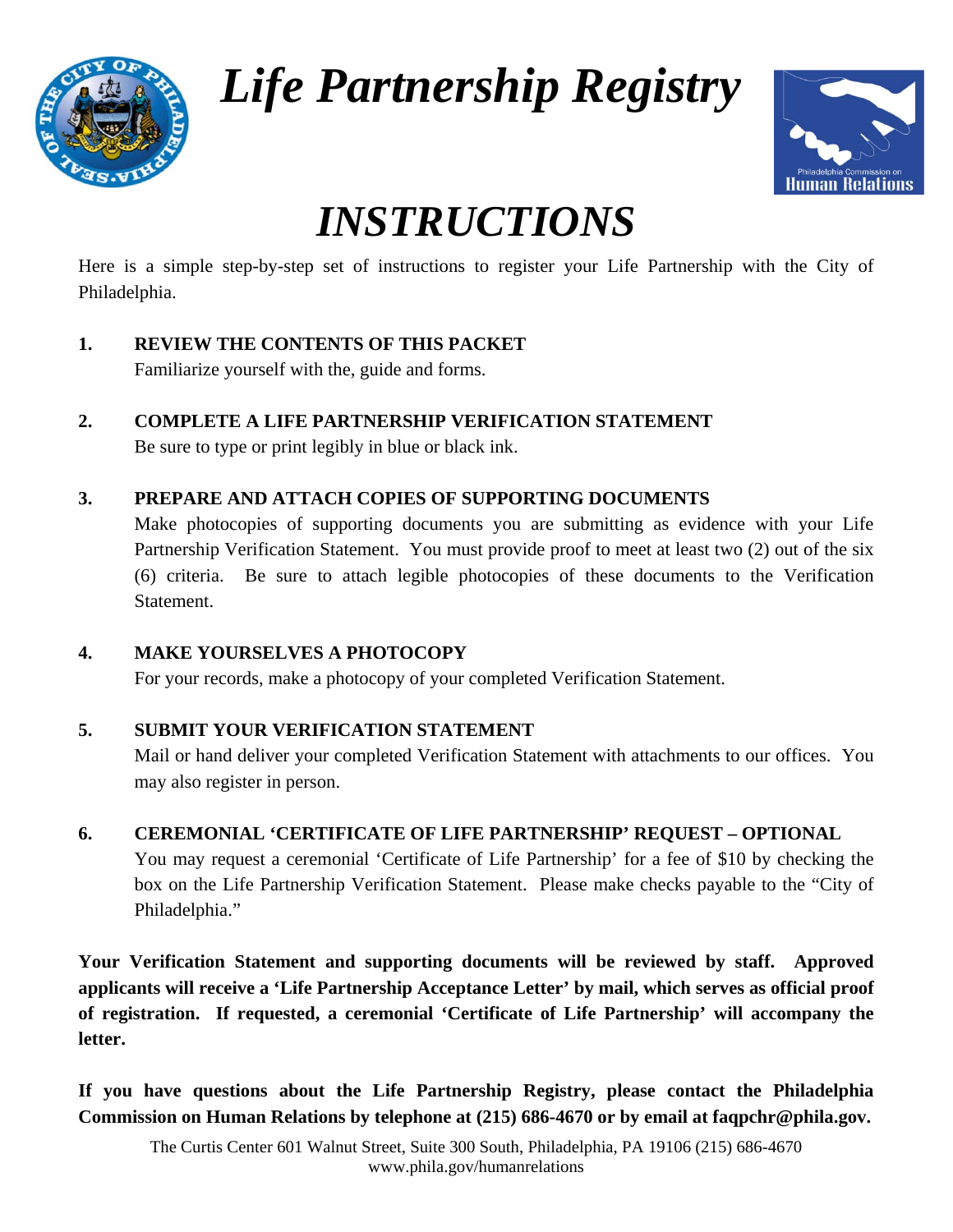

*Life Partnership Registry*



# *GUIDE*

**This guide outlines the law and forms necessary to register your Life Partnership with the City of Philadelphia.** 

#### **DEFINITION OF LIFE PARTNERSHIP**

Section 9-1102(1)(r) of the City's Fair Practices Ordinance defines a Life Partnership as:

A long-term committed relationship between two unmarried individuals of the same gender who:

- 1. are residents of the City of Philadelphia; or one of whom is employed in the City, owns real property in the City, owns and operates a business in the City, or is a recipient of or has a vested interest in employee benefits from the City of Philadelphia;
- 2. are at least 18 years old and competent to contract;
- 3. are not related to each other by blood in any way which would prohibit marriage in the Commonwealth of Pennsylvania;
- 4. have no other Life Partner but the other person;
- 5. have not been a member of a different Life Partnership for the past twelve months unless the prior Life Partnership ended as a result of the death of the other Life Partner;
- 6. agree to share the common necessities of life and to be responsible for each other's common welfare;
- 7. share at least one residence with the other Life Partner; and
- 8. agree under penalty of law to notify the Commission of any change in the status of the Life Partnership.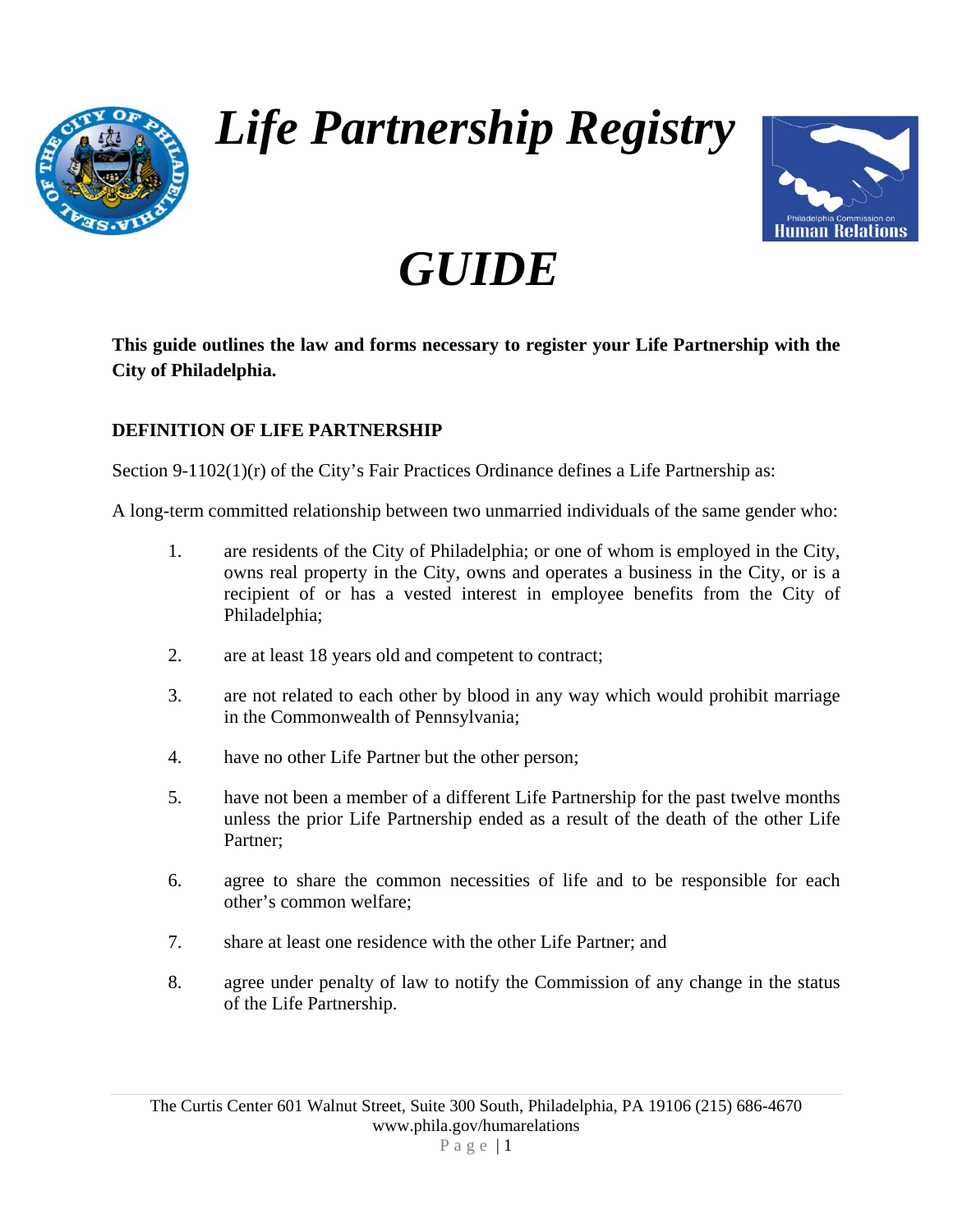#### **VERIFICATION OF LIFE PARTNERSHIP**

Section 9-1123 of the Fair Practices Ordinance describes how to verify your Life Partnership, including what evidence must be provided to prove that you have been "interdependent" for at least three months prior to signing your Verification Statement. That section states:

No Life Partnership shall be recognized as such under the Fair Practices Ordinance unless the members of the Life Partnership have verified the Life Partnership by filing with the Commission, on penalty of perjury, a Verification Statement in the form required by the Commission.

Members of the Life Partnership must file with the Commission proof that the Life Partners have been interdependent for at least three (3) months prior to the date the Verification Statement is filed, such proof to include at least two of the following:

- a. Common ownership of real property or a common leasehold interest in property;
- b. Common ownership of a motor vehicle;
- c. Driver's licenses or other state-issued identification listing a common address;
- d. Proof of joint bank accounts or credit accounts;
- e. Proof of designation as a beneficiary for life insurance or retirement benefits, or beneficiary designation under a partner's will;
- f. Proof of appointment as attorney-in-fact or agent under a partner's durable power of attorney or health care power of attorney.

#### **TERMINATION OF LIFE PARTNERSHIPS**

One or both members of a Life Partnership may elect to terminate the partnership. Pursuant to Section 9-1124 of the Fair Practices Ordinance, if a Termination Statement is signed by both Life Partners, it becomes effective sixty (60) days from the date the Termination Statement is filed with the Commission. If a Termination Statement is not signed by both Life Partners, it becomes effective sixty (60) days from the date the Termination Statement Proof of Service (setting forth that a copy of the Individual Life Partnership Termination Statement was served, personally or by certified or registered mail, on the other Life Partner) is filed with the Commission. For the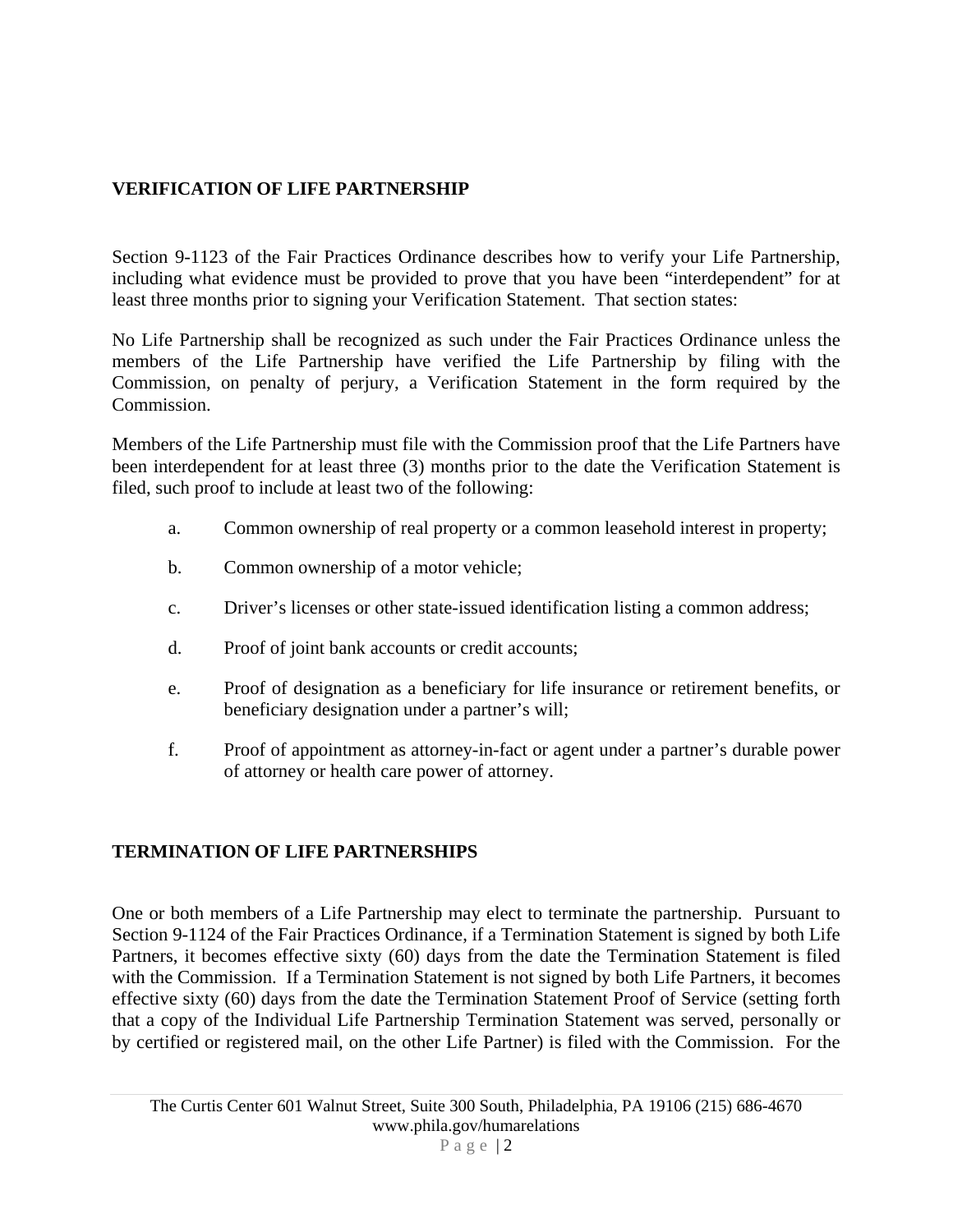purposes of that provision, service by certified or registered mail to the other Life Partner at his or her last known address shall be deemed sufficient service.

#### **LIFE PARTNERSHIP FORMS**

The following forms are approved as the official forms which must be used pursuant to Sections 9-1123 and 9-1124 of the Philadelphia Fair Practices Ordinance:

- A. Life Partnership Verification Statement
- B. Joint Life Partnership Termination Statement
- C. Individual Life Partnership Termination Statement
- D. Termination Statement Proof of Service

#### **FEES**

The Commission will issue letters accepting or rejecting Verification Statements without a fee. Applicants whose Verification Statements have been accepted may also request a ceremonial certificate evidencing the verification of their Life Partnership, for a fee of Ten Dollars (\$10.00).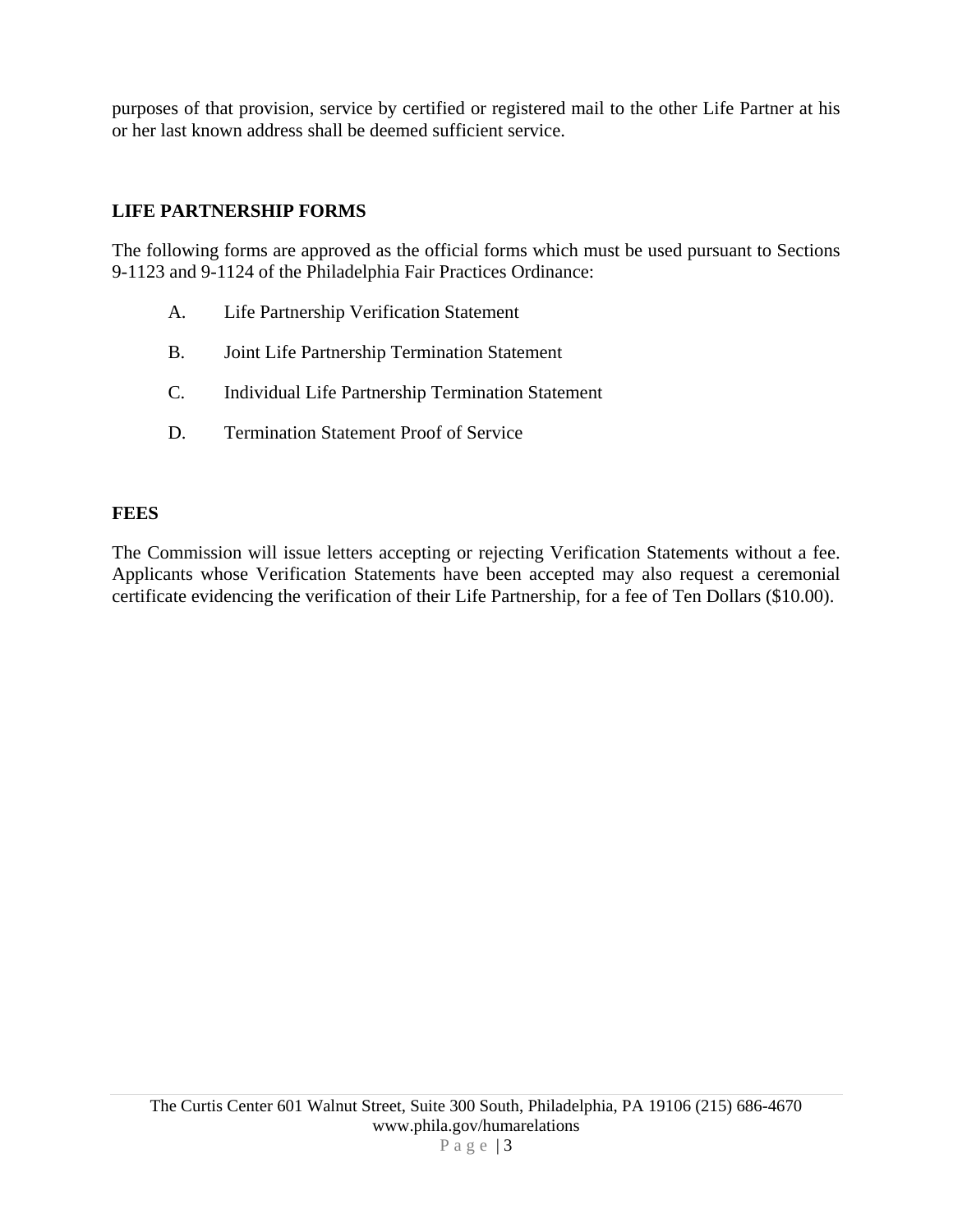

## *Philadelphia Commission on Human Relations Life Partnership Verification Statement*

We hereby certify that we are members of a Life Partnership meeting each of the following requirements for the existence of a Life Partnership set forth in Section 9-1102(1)(r) of the Philadelphia Fair Practices Ordinance.

- 1. We are in long-term committed relationship between two (2) unmarried individuals of the same gender;
- 2. We are residents of the City of Philadelphia; or one (1) of us is employed in the city, owns real property in the City, owns and operates a business in the City, or is a recipient of or has a vested interest in employee benefits from the City of Philadelphia;
- 3. We are both at least eighteen (18) years old and competent to contract;
- 4. We are not related to each other by blood in any way which would prohibit marriage in the Commonwealth of Pennsylvania;
- 5. We have no other Life Partner but each other;
- 6. Neither of us have been members of a different Life Partnership at any point during the past twelve (12) months (unless the prior Life Partnership ended as a result of the death of the other Life Partner);
- 7. We agree to share the common necessities of life and to be responsible for each other's common welfare;
- 8. We share at least one (1) residence with each other; and
- 9. We agree under penalty of law to notify the Commission of any change in the status of the Life Partnership.

We are submitting with this Verification Statement evidence that we have been interdependent for at least three (3) months prior to the date this Verification statement is filed, including proof of at least two (2) of the following (check those items for which proof is submitted).

- \_\_\_ Common ownership of real property or a common leasehold interest in property.
- \_\_\_ Common ownership of a motor vehicle.
- \_\_\_ Driver's licenses or other state-issued identification listing a common address.
- \_\_\_ Proof of joint bank accounts or credit accounts.
- \_\_\_ Proof of designation as a beneficiary for life insurance or retirement benefits, or beneficiary designation under a partner's will.
- \_\_\_ Proof of appointment as attorney-in-fact or agent under a partner's durable power of attorney or health care power of attorney.